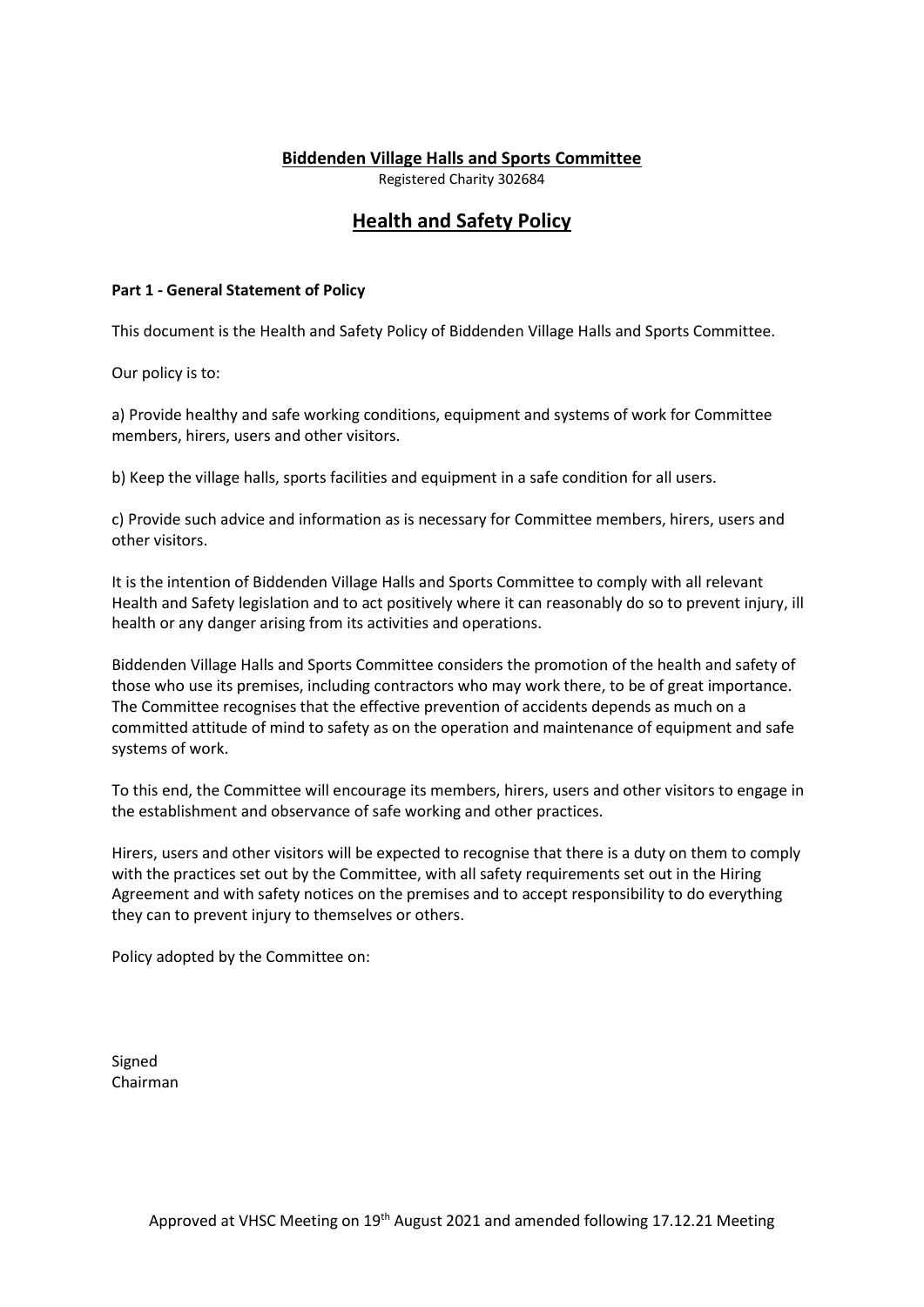### Part 2: Organisation of Health and Safety

The Biddenden Village Halls and Sports Committee has overall responsibility for health and safety at Village Halls and Sports facilities and takes day to day responsibility for the implementation of this policy.

It is the duty of all hirers, users and other visitors to take care of themselves and others who may be affected by their activities and to co-operate with the Management Committee in keeping the premises safe and healthy.

It is the responsibility of hirers to ensure that adequate safeguards are in place to protect the wellbeing of the disabled, children and vulnerable adults.

Should anyone using the hall come across a fault, damage or other situation which might cause injury and cannot be rectified immediately they should inform the Chairman or Caretaker, as soon as possible so that the problem can be dealt with.

Where equipment is damaged or otherwise faulty a notice should be placed on it warning that it is not to be used and the Chairman or the Bookings Secretary informed as soon as possible.

The following persons have responsibility for specific items:

First Aid box: Caretaker Reporting of Accidents: Chairman Fire precautions and checks: Chairman Risk Assessment and Inspections: Chairman Information to hirers: Caretaker Insurance: Honorary Treasurer

A plan of the hall is attached showing the location of electricity switch room, gas boiler and gas main tap, emergency exits and fire doors, and fire extinguishers.

Carbon monoxide detector and warning systems have been installed in the kitchen and boiler room.

#### Part 3: Arrangements and Procedures

3.1 Licenses

The hall is licensed for music, singing and dancing by Ashford District Council.

The Halls have a Performing Rights Society Certificate.

3.2 Fire Precautions and Checks

The Committee has completed a Fire Risk Assessment in accordance with the Regulatory Reform (Fire Safety) Order 2005.

A plan of the village hall showing the fire alarm points, fire exits and fire fighting equipment is attached. The nearest public telephone is located opposite Turners Store.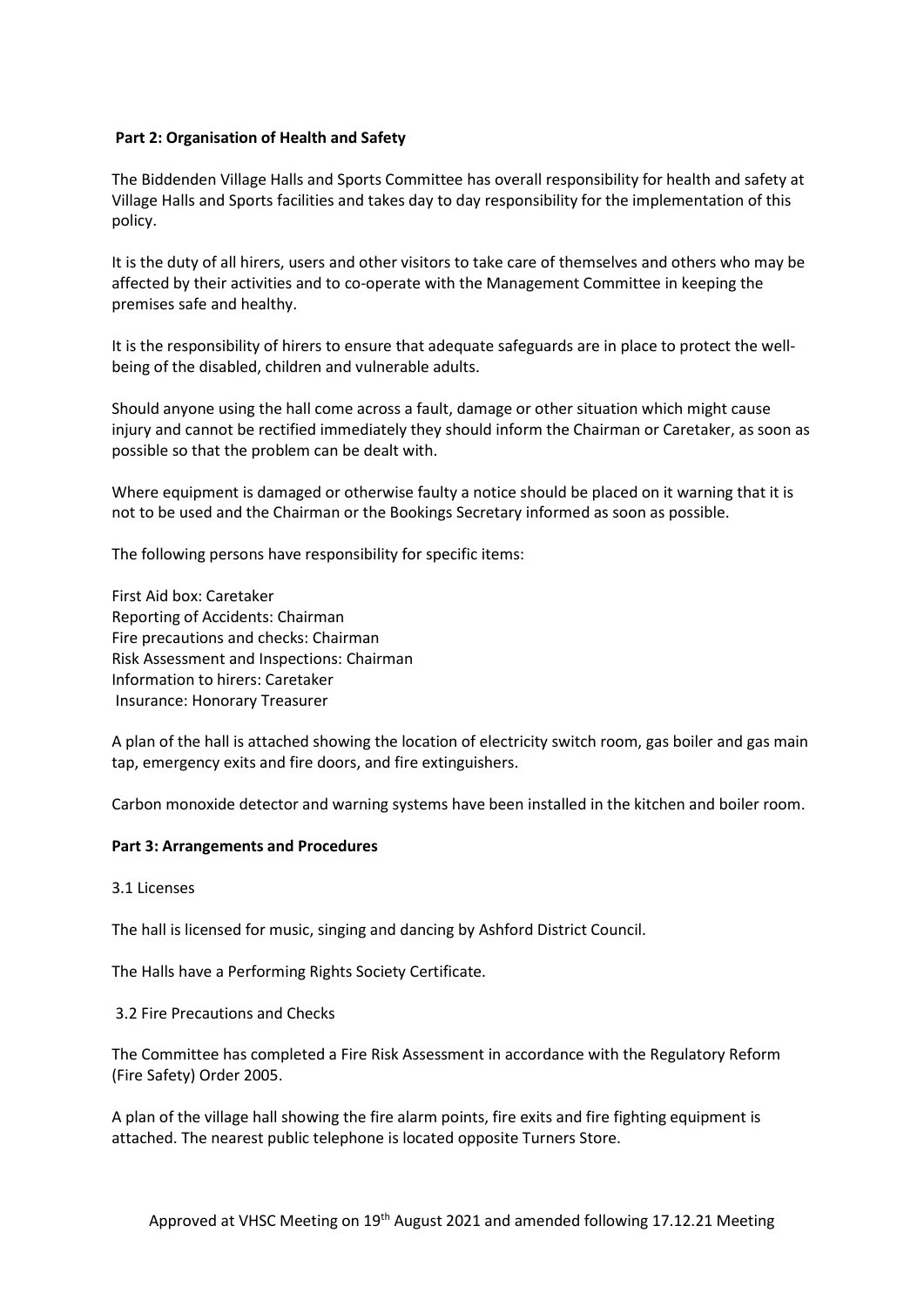Person with responsibility for testing equipment and keeping log book: Chairman

Local Fire Brigade Contact: Ashford Fire Station

Company hired to maintain and service fire safety equipment: County Fire Protection

3.3 Checking of Equipment, Fittings and Services

Weekly: Door mats and stops, clocks, toilets, water heaters, stage, accident book, fridges, outside lights, emergency lighting, fire doors, all lights, dishwasher, torch, water boilers and fire alarm.

Monthly: First Aid Box, ladders and steps, locks and sockets

Half Yearly: Window cleaning, outside gutters

Yearly: Fire extinguishers, electrical certificate (PAT testing as required), gas boiler

3.4 Procedure in case of accidents

The location of the nearest hospital Accident and Emergency/Casualty dept is William Harvey Hospital. Ashford.

The location and telephone number for the nearest doctor's surgery is Headcorn Surgery, Tel: 01622 890608.

The First Aid Box is located in the kitchen.

The person responsible for keeping this up to date is the Chairman.

The accident forms are kept in the Kitchen with the First Aid Kit. These must be completed whenever an accident occurs.

Any accident must be reported to the Chairman of the Committee.

The person responsible for completing RIDDOR forms and reporting accidents in accordance with the Reporting of Injuries, Diseases and Dangerous Occurrences Regulations 1995 is the Chairman.

3.5 Emergency Procedures

Fire instructions and evacuation plans are posted throughout the facilities (see Appendix).

Users are made aware of these plans prior to any event taking place (See Conditions of Hiring)

All fire escape routes have emergency lighting (BS45233).

External lighting is provided where appropriate to ensure illumination of the evacuation routes.

The main electricity supply switch in the village halls is located in the Shooting Range.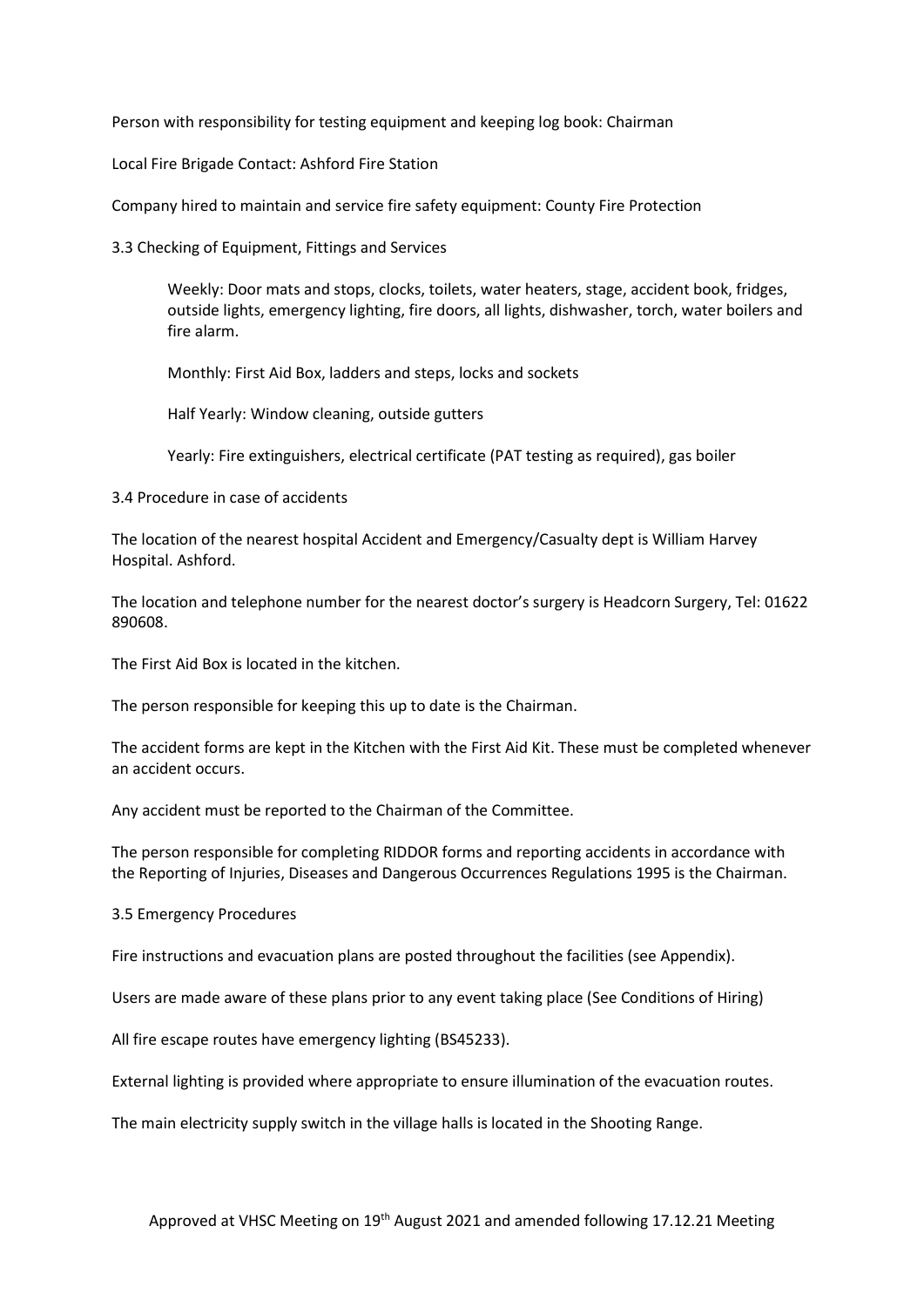#### 3.6 Safety Rules

All hirers will be expected to read the whole of the hiring agreement and should sign the hiring form as evidence that they agree to the hiring conditions.

The hiring agreement states that all statutory or local regulations and rules for public safety must be strictly observed by hirers and fire and safety equipment must not be misused or removed from its designated location. Fire and other exits must not be obstructed. Illuminated fire exit signs must be on for all public entertainment.

A Risk Assessment is carried out annually and any risks reported to the Committee.

#### 3.7 Contractors

The Committee will check with contractors (including self-employed persons) before they start work that:

• The contract is clear and understood by both the contractors and the Committee

 • The contractors are competent to carry out the work (eg have appropriate qualifications, references, experience)

• Contractors have adequate public liability insurance cover

• Contractors have seen the health and safety file and are aware of any hazards which might arise (eg electricity cables or gas pipes)

- Contractors do not work alone on ladders at height (if necessary a volunteer should be present)
- Contractors have their own health and safety policy for their staff

• The contractor knows which member of the committee is responsible for overseeing that their work is as asked and to a satisfactory standard

• Any alterations or additions to the electrical installations or equipment must conform to the current regulations or the Institute of Electrical Engineers Code of Practice

3.8 Insurance

Company providing the hall's Employer's Liability and Public Liability insurance cover:

Aviva (through Allied Westminster) REF VH 88/0047440/BS71768, MASTER POLICY NUMBER: 24166446CHC

Date of renewal: 24 December (Arrangement in place until 25/12/2021)

#### Part 4 – Review of Health and Safety Policy and Procedures

The Management Committee will review this policy annually. The next review is due in July 2022.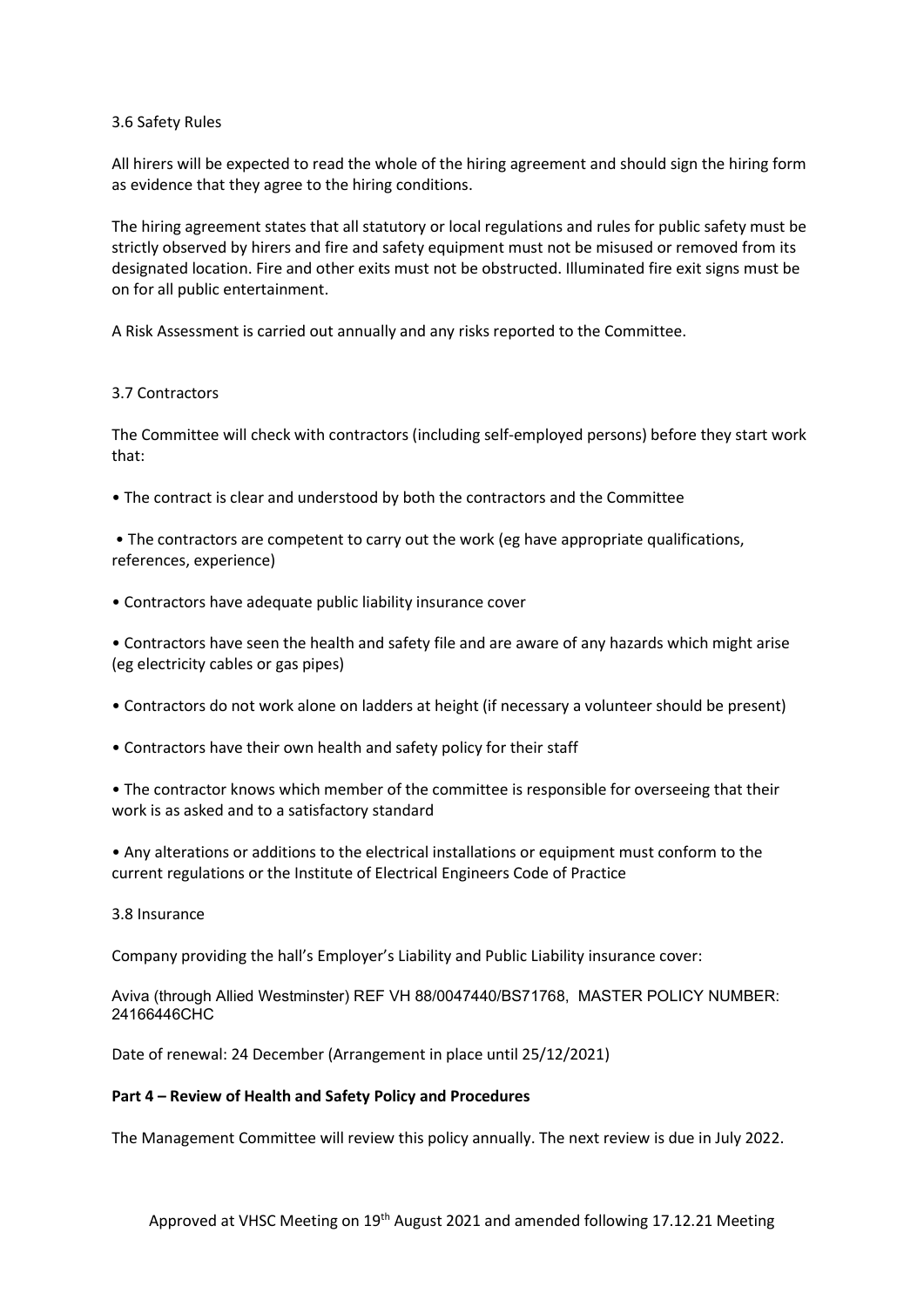Appendix

## Biddenden Village Halls and Sports Committee Registered Charity 302684

# Fire Emergency Procedure and Evacuation Plan

In the event of fire the event organizer must take command of the situation – giving loud and clear instructions to immediately evacuate all of the building. If both halls are in use the organizer needs to ensure other users are evacuated. Once outside ensure everyone is accounted for.

Fire extinguishers should be used to both control the fire and to clear a safe passage to an exit.

Delegate someone to go to the nearest telephone (if no mobile phone available this is the public telephone in opposite Turners Store) and call 999. Ask for the Fire Service and give the location and if possible the extent of the emergency and help required.

Ensure access for services – do not congregate where these will be blocked.

Do not re-enter the building after evacuating.